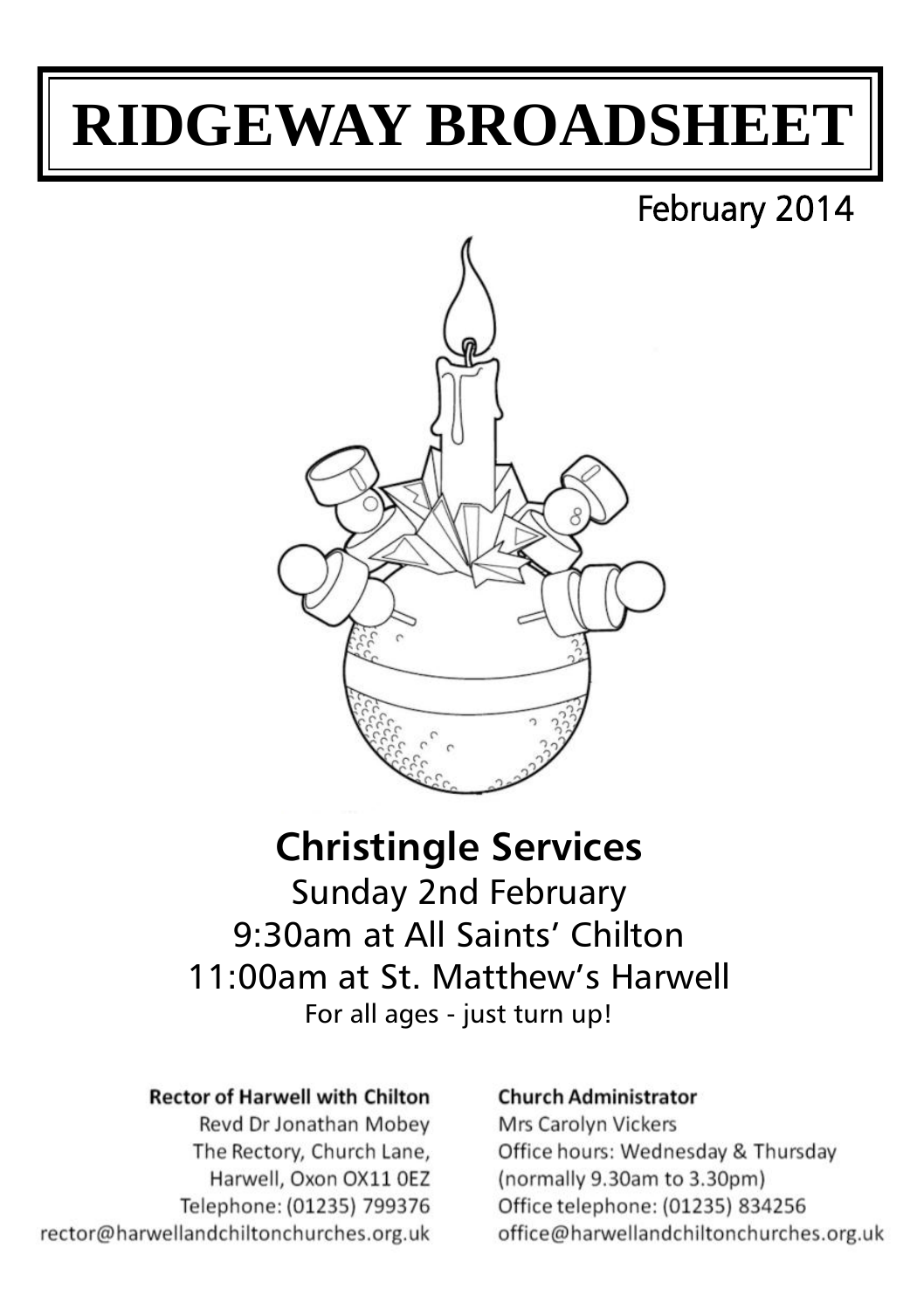## **H O L Y C O M M U N I O N**

Holy Communion is celebrated in the lounge of Cherry Tree Court on the third Tuesday of the month at 10.00am. We use the traditional service from the 'Book of Common Prayer'. This is not just for the residents of Cherry Tree Court - everyone is welcome to share in this service. After the service we enjoy a cup of coffee and time to chat. Please feel free to come and join us. Revd. Joan Impey.

#### **C O M M U N I O N W I N E**

The PCCs have decided to trial using alcohol-free wine at our services of Holy Communion at 9.30am and 11.00am on the third and fifth Sundays of the month. We will continue to use alcoholic wine at the 8.00am and evening services and also at Communion services not falling on Sundays, e.g. Cherry Tree Court.

Holy Communion is a celebration at which all adult members of the church family share the bread and wine that represents the body and blood of our Lord Jesus Christ. It symbolises our faith that we place in the Lord and our unity with one another. Some Christians, for health or cultural reasons, are not able to drink alcohol, however, and can thus be excluded from the 'sharing in the one cup'. It is possible that some might avoid Communion services or even church altogether as a result. It is in order to be able to accommodate all believers at the Lord's Table that the PCCs are wanting to try this out.

The PCCs welcome your feedback on this trial, which should be addressed to the Churchwardens (Mel Gibson, Naomi Gibson, Andrew Hayes, and Tony Hughes), or to Jonathan or Pam. Thank you.

## **A L P H A C O U R S E 2 0 1 4**

Alpha is a series of interactive sessions that freely explore the basics of the Christian faith. No pressure. No follow up. No charge. The Course began on 23rd January with a 'taster' session, but even if you weren't there then, you would still be welcome to join the course: Thursdays 7.45 for 8.00pm at St Matthew's. Tea/ coffee and cake/dessert provided! If you would like to attend please let Jonathan know, or just turn up! More info about alpha here: http://www.alpha.org

#### **T H E D O M I N I C F A M I L Y**

Canon James Dominic is now the minister in charge of the Church of Christ the King in Madaba, Tanzania, ministering in a predominantly Muslim area. For some years a number of members of our churches, and Harwell School, have helped to support the education of his children. The eldest, Hilda, has just qualified as a doctor. The youngest, Chris, is about to move from school to a diploma course in Information Technology and Communication. Please pray for Chris as he embarks on his new course and pray that his fees - which increase from around £700 to £2,700 a year - can be afforded. If anyone feels they could help to meet Chris's fees please have a word with Tony Hughes (835301) or Elizabeth Gill (832889).

#### **W E B S I T E & F A C E B O O K**

You can visit our website to find out about our various activities and groups, catch up on news, listen to sermons, access the members-only address book, find useful documents, and lots more: hcchurches.org or harwellandchiltonchurches.org.uk. If you would like to keep up to date with news from our churches, why not 'like' our Facebook page? facebook.com/hcchurches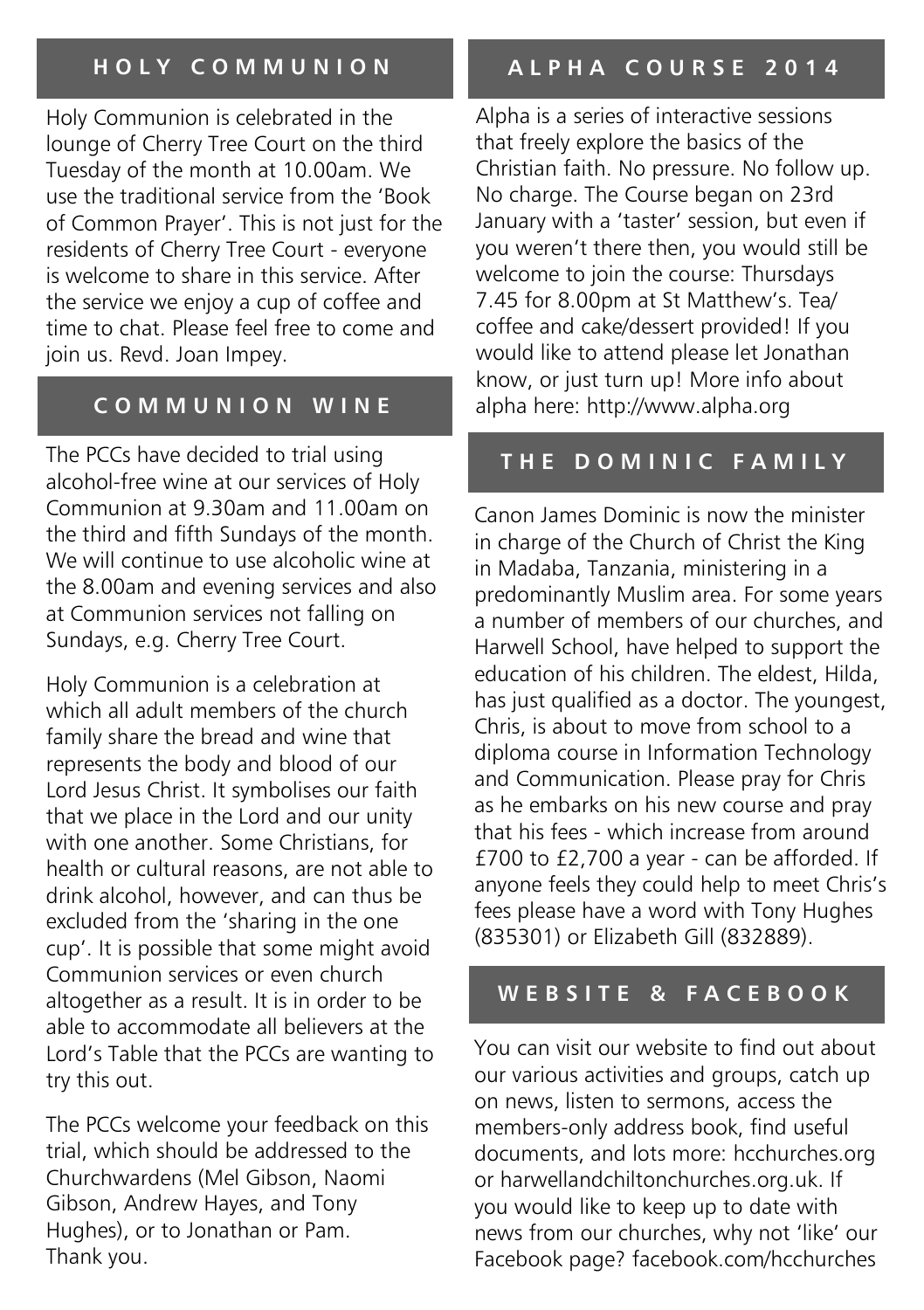

And still it rains! I write this during a gap in the clouds and a welcome break in the recent downpour, but I see the forecast is for yet more rain. Where does it all come from?!

Having recently had our fair share of dry summers, I suspect we all appreciate the value of rain. Many

parts of the world suffer regular and repeated droughts and famines, and I am sure we are grateful to have a rather different climate. But it is of course possible to have 'too much of a good thing', and many in our country have recently experienced disruption, damage and even deaths associated with excessive rainfall and widespread flooding.

But all this is nothing new, and the Bible is full of 'watery stories', including migrant people forced to cross dangerous waters, perilous sea voyages, fearsome storms, and – of course – dramatic floods.

The story of Noah and the Ark is probably one of the best known stories. It is a story of God's judgement and grace, of God's plan to rescue his creation from destruction, and to provide his people with a new start. The story famously ends with a rainbow and a promise, but God's rescue plan was never actually completed in these ancient events. It is fairly obvious that the world and its inhabitants still need rescuing. Noah was not the Saviour, but he did point forward to one.

The story of the Ark is in fact the story of the Church, and it is no coincidence that many church buildings have been designed to look like boats and arks. There is an interesting example near the Headington roundabout on the Oxford ring road.

Noah in his day was mocked for his faith. It seemed ridiculous to be building an enormous boat in the middle of a desert. But in time it became obvious to all that Noah's faith was well placed, and he and his family were saved from the destruction. Many today mock those within the Church who put their faith in a God to save them.

But we surely do need to be saved – not just from dangerous waters, but from everything that results from humanity's rebellion against God and our inhumanity to one another. The Church brings the good news of the possibility of rescue and a new start, of safety and safe passage through this life.

God has not abandoned us. He says to his people, "When you pass through the waters, I will be with you; and when you pass through the rivers, they will not sweep over you" (Psalm 43:2a).

Noah was not the Saviour, Jesus – the one who walks on water and calms storms – is. As we face storms both about and within, let us each put our faith and trust in him.

Revd Dr Jonathan Mobey Rector of Harwell with Chilton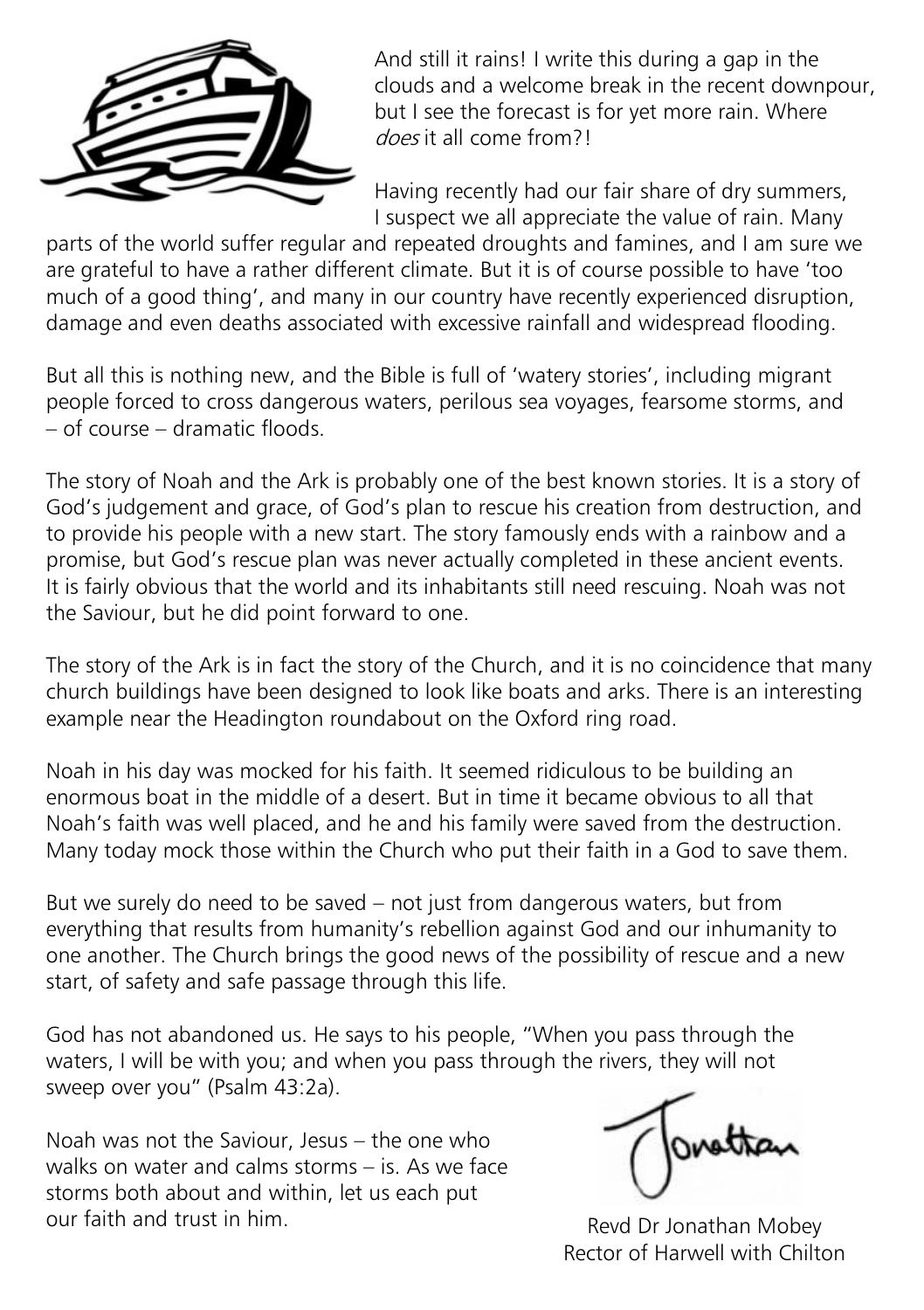# February 2014

## **W E E K L Y E V E N T S**

## Alpha Course

8:00pm-9:30pm Thursdays (during term time) at St Matthew's meeting room

## Bell Ringing

7:30pm Mondays at All Saints' Church Tower 7:30pm Thursdays at St Matthew's Church Tower

## Choir Practice

7:30pm Wednesdays at All Saints'

## **Fledgelings**

9:30-11:30am Mondays (during term time) at St Matthews Church Hall

## Home Groups

8:00pm Mondays at 10 Jennings Lane, Harwell 8:00pm Tuesdays at 13 Latton Close, Chilton (usually) 10:15am Wednesdays at St Matthew's meeting room (during term time) 1:45pm Wednesdays 15 Elderfield Crescent, Chilton 8:00pm 1st, 2nd & 3rd Thursdays at 'Milburn', Wantage Road, Harwell

## Prayer Meeting

8:30am Saturdays at both St Matthew's and All Saints'

## Youth Fellowship

7:00-8:30pm Sundays (during term-time) at St Matthew's meeting room

## **S E R V I C E S**

|               | All Saints' Chilton                                          | <b>St Matthew's Harwell</b>                                                                    |
|---------------|--------------------------------------------------------------|------------------------------------------------------------------------------------------------|
| 2nd February  | 9:30am All Age Worship -<br>Christingle                      | 8:00am Holy Communion (BCP)*<br>11:00am All Age Worship - Christingle<br>6:15pm Evening Prayer |
| 9th February  | 8:00am Holy Communion (BCP)*<br>9:30am Morning Prayer (BCP)* | 11:00am Morning Worship<br>4:30pm 'Hands Free' Worship                                         |
| 16th February | 9:30am Holy Communion                                        | 8:00am Holy Communion (BCP)*<br>11:00am Holy Communion<br>6:15pm Evening Prayer (BCP)*         |
| 23rd February | 8:00am Holy Communion (BCP)*<br>9:30am Morning Worship       | 11:00am Morning Worship<br>6:15pm Holy Communion                                               |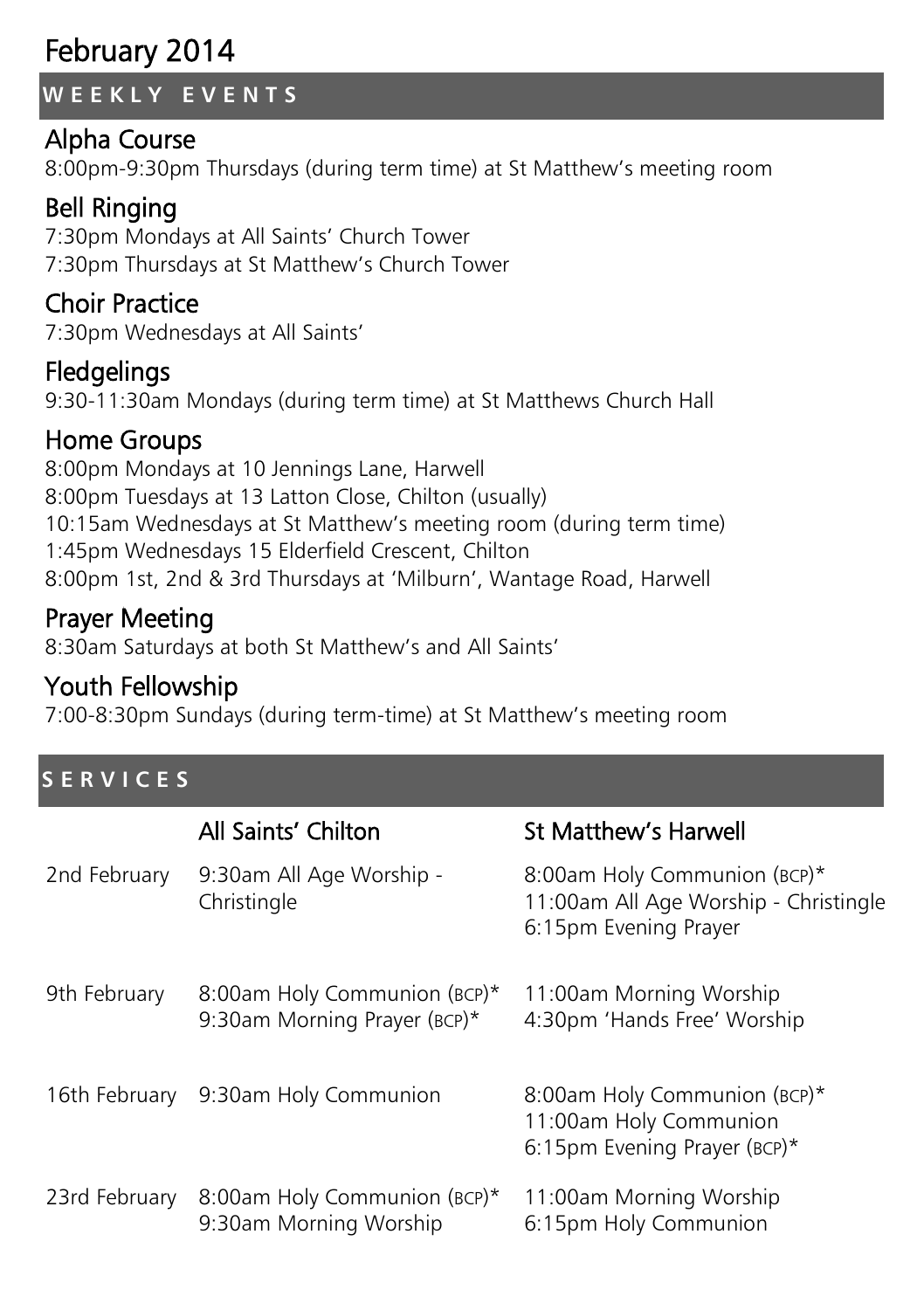## **M O N T H L Y E V E N T S**

## **Connect**

Sunday 16th 4:30pm at Chilton School

## Chilton Wives' Group

Tuesday 11th 7:45pm at All Saints' Church - our favourite possession/music

## Harwell Evergreens

Thursday 20th 2:30pm at St Matthew's Church Hall a short AGM followed by a talk given by Flt. Lt. Andrew Payne on the RAF

## Missions Prayer Meeting

Monday 3rd 10:00am at 'Dromore', Townsend, Harwell

Night Prayer Wednesday 5th 8.30pm at All Saints' Church

## Holy Communion (BCP)\* Tuesday 18th 10.00am Holy Communion (BCP)\* at Cherry Tree Court, Harwell

Harwell Ladies' Group Tuesday 18th 7:30pm at St Matthew's Church Hall - talk by the Rector

## **O T H E R E V E N T S**

### Combined PCC meeting

Tuesday 4th February 7:45pm at St Matthew's Church

## Christingle Services

Sunday 2nd February 9:30am at All Saints' and 11:00am at St. Matthew's

For more information on any of these events please check the website: www.hcchurches.org or e-mail the church office office@harwellandchiltonchurches.org.uk

\*BCP = Book of Common Prayer

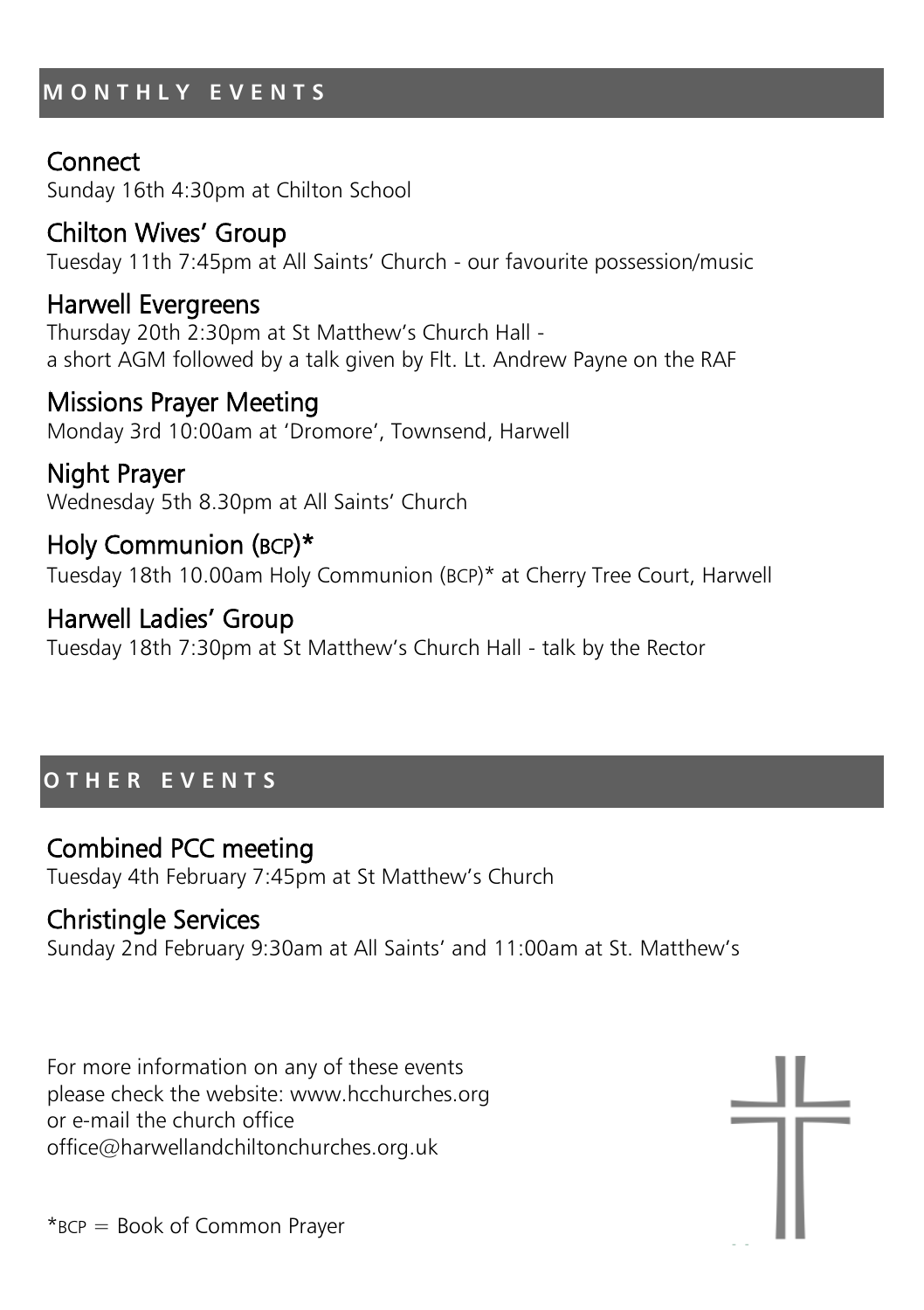

Feb14 ©deborahnoble @parishpump.co.uk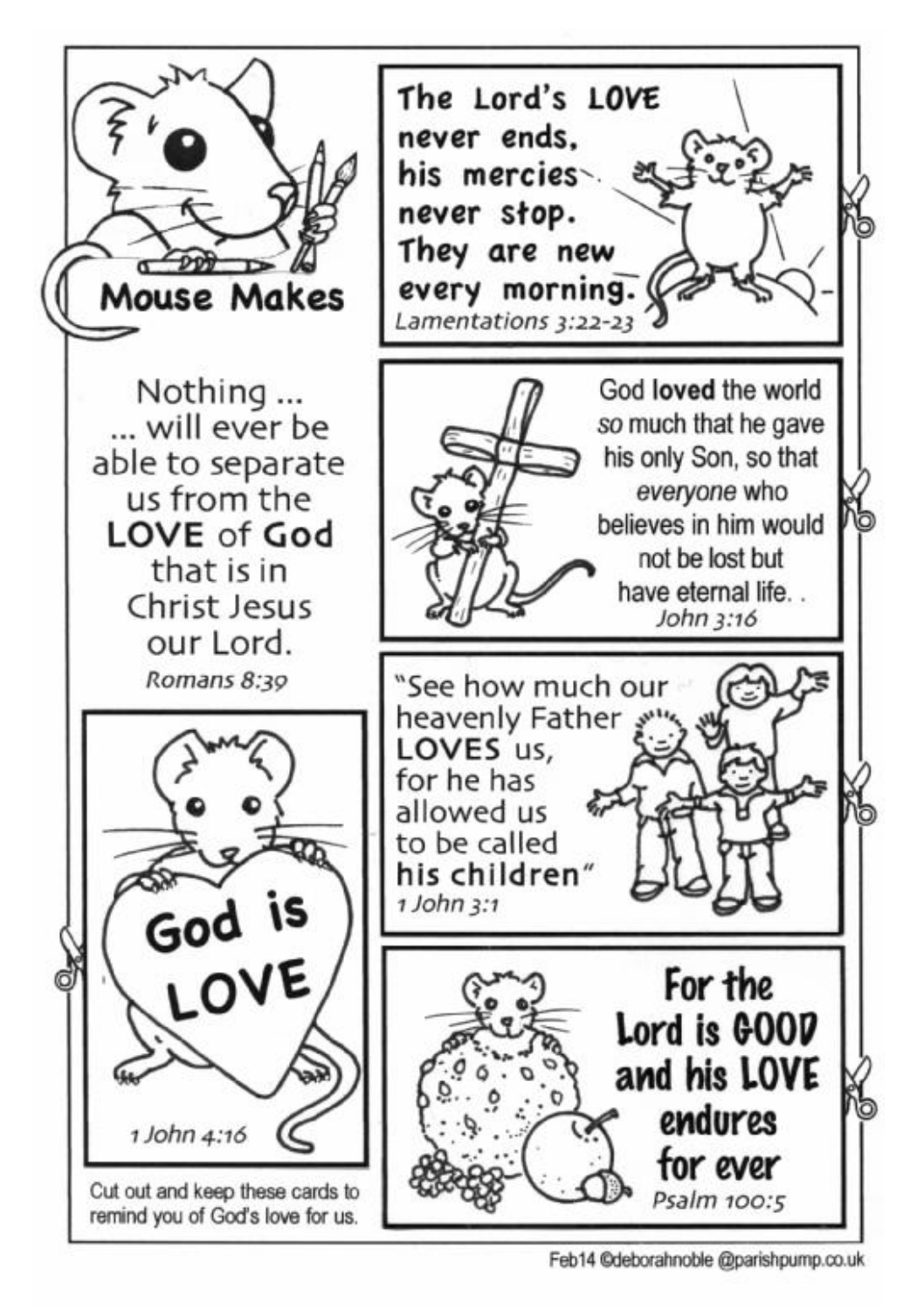#### **F R O M T H E P A R I S H R E G I S T E R S**

## Funerals

"He who believes in Me will live"

Alex Ray, Gillian Sally Langley, John Brearey Child, Betty Watkins, Pearl Maureen Fuller

#### **HARWELL VILLAGE C L U B ( R B L )**

Harwell Village Club (RBL) is a modern, family friendly Social Club at the heart of our expanding village community and membership is open to everyone, not just ex servicemen and women. However, it does maintain the principles of the RBL and fully supports past and present servicemen and women by way of membership and its continuing support of the Poppy Appeal. The popular Poppies Tea Room is open to the whole community for tea and cakes or a cooked lunch on alternate Tuesdays, providing an ideal opportunity for a friendly chat and to meet new friends. Dates and times are on the Club website calendar at www.harwellrbl.co.uk or you can ring 01235 221126 for further details or to book a table. The Club is supported by a variety of community sporting activities to include snooker, darts, bowls, rugby, boys football etc. - providing opportunities for people of all ages to join in. Social activities to include Dances, Cabaret, Supper Quizzes etc. are posted regularly on the Club website calendar. Harwell Village Club (RBL) Management Cttee.

#### **H A R W E L L G A R D E N E R S C L U B**

Harwell Village Hall Monday 3rd February 7.30pm Talk by Russell Bowes Competition: Snowdrops For more information contact: David Drummond 821615

What the 23rd Psalm is really all about

## The Lord is my Shepherd

- that's relationship.

I shall not want - that's supply. He makes me lie down in green pastures - that's rest.

He leads me beside the still waters - that's refreshment.

He restores my soul - that's healing. He leads me in the paths of righteousness - that's guidance.

For his name's sake - that's purpose. Yes, though I walk through the valley of the shadow of death - that's testing. I will fear no evil - that's protection. For You are with me - that's faithfulness. Your rod and your staff, they comfort me - that's discipline.

You prepare a table before me in the presence of my enemies - that's hope. You anoint my head with oil

- that's consecration.

My cup runs over - that's abundance. Surely goodness and mercy shall follow me all the days of my life - that's blessing. And I will dwell in the house of the Lord forever - that's security!

#### **C H I L T O N C H R I S T M A S T H A N K Y O U S**

Thank you to Chilton Garden Centre for their generous donation of the magnificent tree which adorned the top of the tower at All Saints', Chilton. It looked lovely and we are very grateful for their kind gift. Thank you to all who came carol singing around Chilton Village and/or in the Rose and Crown just before Christmas. A total of £114.21 was raised for 'Save the Children'. Thank you also to Bill and Muriel Millar and to Shea at the Rose and Crown for their hospitality.